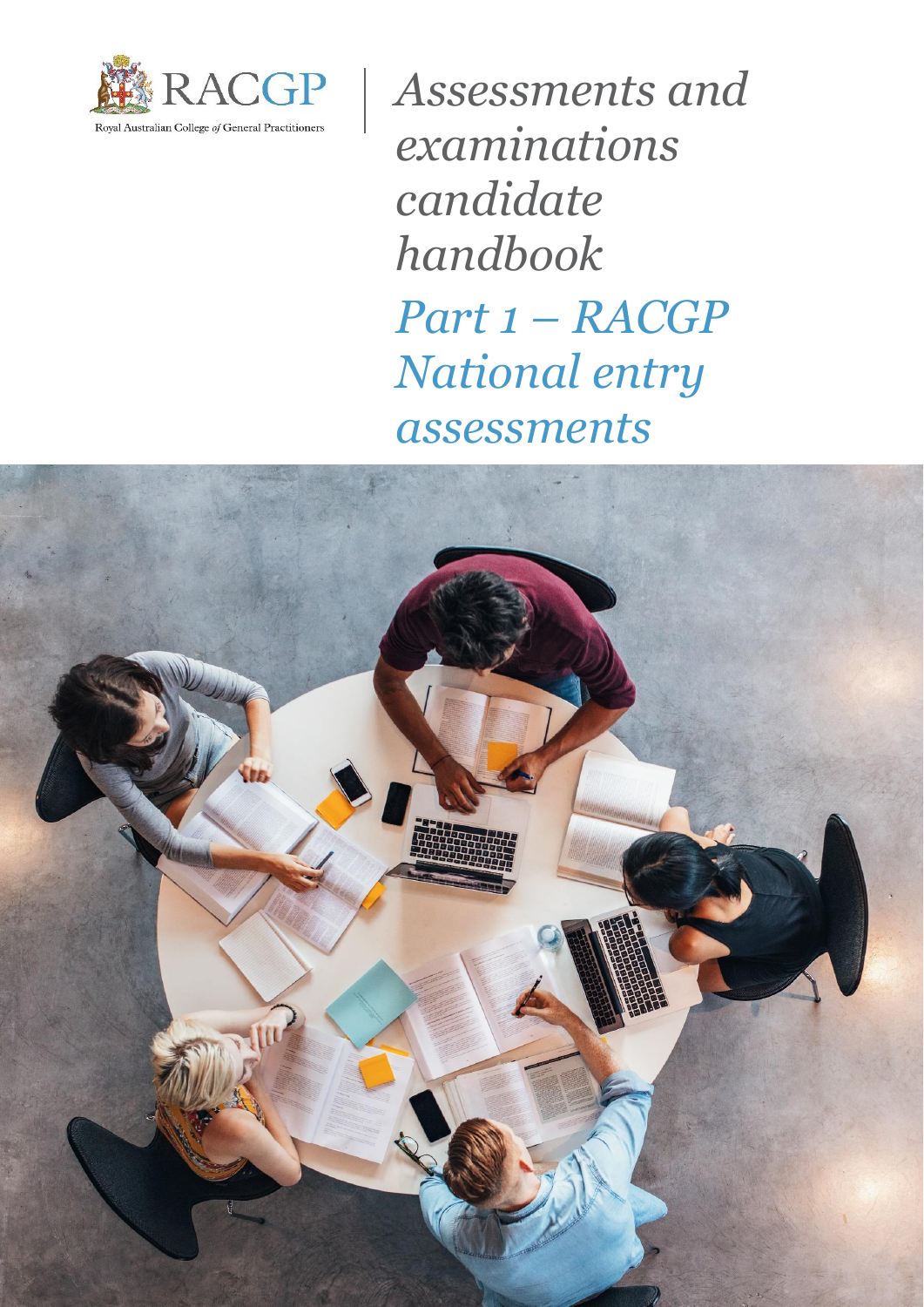#### **Assessments and examinations candidate handbook, Part 1 - RACGP national entry assessments Disclaimer**

The information set out in this publication is current at the date of first publication and is intended for use as a guide of a general nature only and may or may not be relevant to particular patients or circumstances. Nor is this publication exhaustive of the subject matter. Persons implementing any recommendations contained in this publication must exercise their own independent skill or judgement or seek appropriate professional advice relevant to their own particular circumstances when so doing. Compliance with any recommendations cannot of itself guarantee discharge of the duty of care owed to patients and others coming into contact with the health professional and the premises from which the health professional operates.

Accordingly, The Royal Australian College of General Practitioners Ltd (RACGP) and its employees and agents shall have no liability (including without limitation liability by reason of negligence) to any users of the information contained in this publication for any loss or damage (consequential or otherwise), cost or expense incurred or arising by reason of any person using or relying on the information contained in this publication and whether caused by reason of any error, negligent act, omission or misrepresentation in the information.

This is a living document and printed copies may therefore not be the most accurate and up to date.

#### **Recommended citation**

The Royal Australian College of General Practitioners. Assessments and examinations candidate handbook, Part 1 - RACGP national entry assessments. East Melbourne, Vic: RACGP, 2022.

The Royal Australian College of General Practitioners Ltd 100 Wellington Parade East Melbourne, Victoria 3002

Tel 03 8699 0414 Fax 03 8699 0400 www.racgp.org.au

ABN: 34 000 223 807

© The Royal Australian College of General Practitioners 2022

This resource is provided under licence by the RACGP. Full terms are available at www.racgp.org.au/usage/licence. In summary, you must not edit or adapt it or use it for any commercial purposes. You must acknowledge the RACGP as the owner.

*We acknowledge the Traditional Custodians of the lands and seas on which we work and live, and pay our respects to Elders, past, present and future.*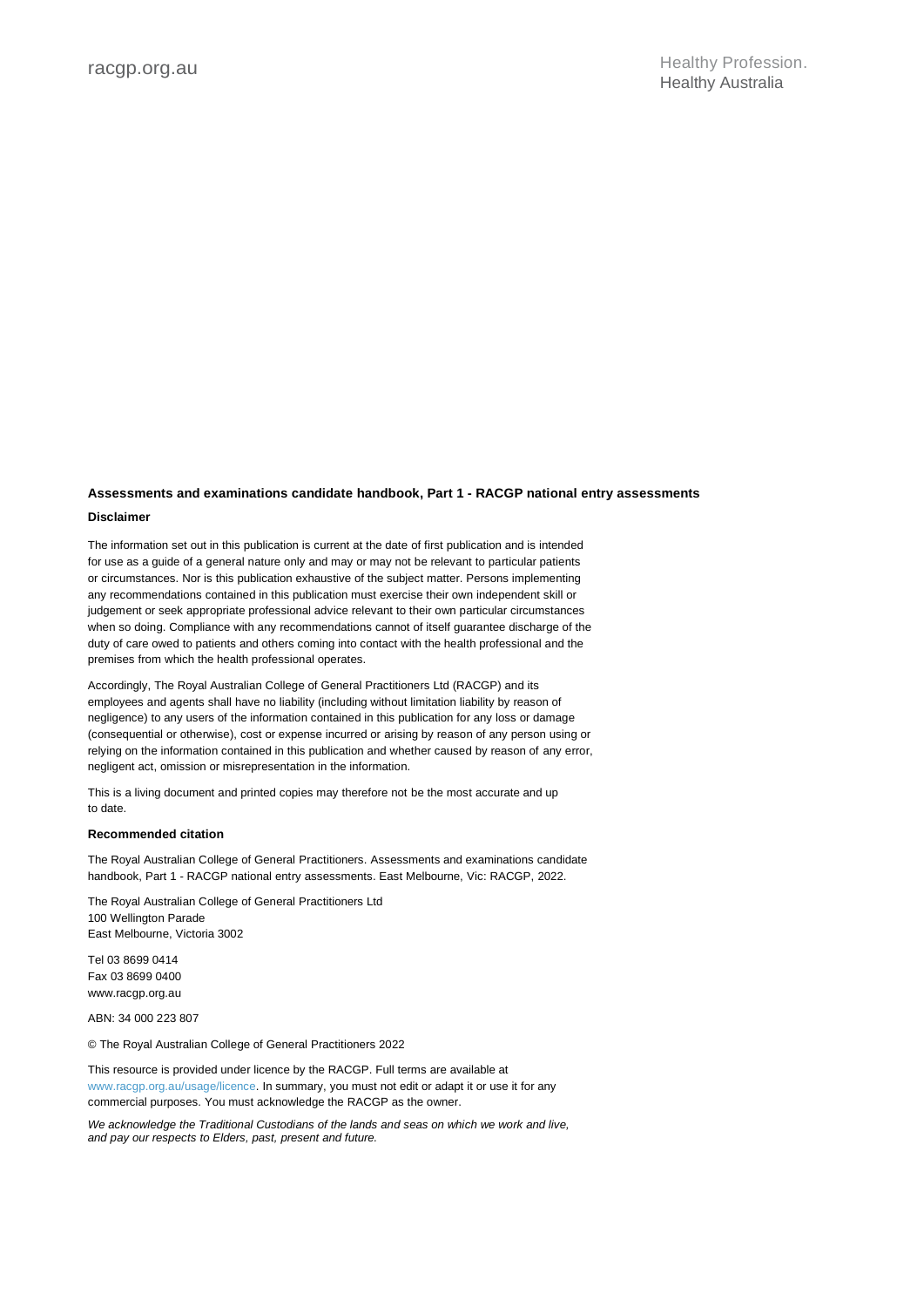# *Table of Contents*

| $\overline{2}$ |
|----------------|
| $\overline{2}$ |
| 3              |
| 3              |
| $\overline{4}$ |
| 6              |
| 6              |
|                |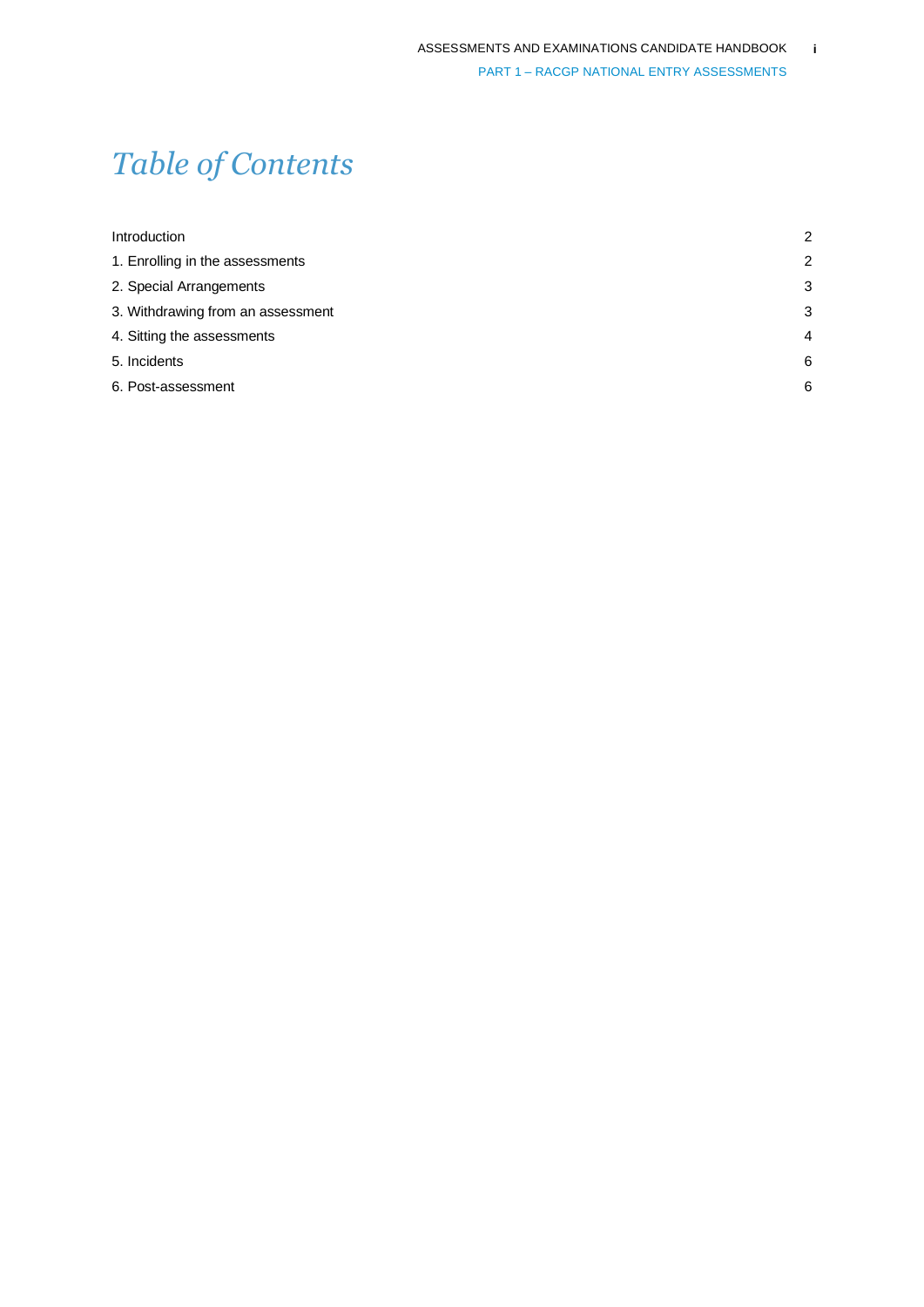## *Part 1 - RACGP national entry assessments*

## <span id="page-3-0"></span>Introduction

The RACGP has two entry assessments:

- 1. **Candidate Assessment and Applied Knowledge Test (CAAKT)** a multiple choice and ranking question format computer-based test that assesses candidates' readiness to undertake the Australian General Practice Training (AGPT) Program
- 2. **Practice Experience Program Entry Assessment (PEPEA)** a multiple choice computer-based test, which assesses candidates' readiness to undertake the Practice Experience Program (PEP) – Standard Stream.

Candidates must obtain a minimum standard in the CAAKT in order to proceed to the next stage of the AGPT Program selection process, which is Regional Training Organisation (RTO) interview. For further information regarding this process, please read the *[RACGP Australian General Practice Training Program Selection Policy](https://www.racgp.org.au/education/registrars/fellowship-pathways/policy-framework/policies/racgp-selection-for-entry-into-agpt)* and refer to the AGPT 'Application and selection process' web page.

Candidates must obtain a minimum standard in the PEPEA to be eligible to proceed to the next stage of the PEP selection process. For further information regarding this process, please read the *[Practice Experience](https://www.racgp.org.au/education/registrars/fellowship-pathways/policy-framework/policies/practice-experience-program-entry)  Program – [Standard Stream Entry Policy](https://www.racgp.org.au/education/registrars/fellowship-pathways/policy-framework/policies/practice-experience-program-entry)* and refer to the RACGP ['About the PEP'](https://www.racgp.org.au/education/imgs/fellowship-pathways/fellowship-programs-for-imgs/practice-experience-program/practice-experience-program-standard-stream/about-the-pep) web page

## <span id="page-3-1"></span>1. Enrolling in the assessments

Candidates who have been found eligible for the AGPT Program or the PEP will then be prompted via email to enrol in the CAAKT or PEPEA respectively.

Payment for the CAAKT and PEPEA does not constitute enrolment in the assessment. After successful payment has been made, candidates must ensure they proceed to assessment booking.

Enrolment fees are payable by credit card. Upon successful completion of enrolment, the candidate will receive a confirmation email with detailed information about that enrolment.

If a candidate's credit card is not charged/debited and the confirmation email is not received, candidates should not assume they are enrolled and should contact the RACGP immediately to confirm the status of their enrolment. Only candidates with a valid enrolment will be permitted to sit an assessment.

## 1.1 Exemption from the PEPEA

A candidate may qualify for an exemption from the PEPEA if they are either:

- i. a current AGPT registrar who has completed all training terms and has exhausted their training time
- ii. a previous AGPT registrar who has completed all training terms and was withdrawn within the three years of the expected PEP start date.

For further information, please read the *[Practice Experience Program –](https://www.racgp.org.au/education/registrars/fellowship-pathways/policy-framework/policies/practice-experience-program-entry) Standard Stream Entry Policy.*

### 1.2 Financial hardship

Candidates are encouraged to enrol into an assessment as soon as possible after enrolments open, and to not wait until the end of the enrolment period. Any candidate experiencing financial hardship may make a request for an alternative payment arrangement by submitting an *[Application for Special Consideration for Financial](https://www.racgp.org.au/FSDEDEV/media/documents/Education/IMGs/PEP-Application-for-Special-Consideration.pdf)  [Hardship](https://www.racgp.org.au/FSDEDEV/media/documents/Education/IMGs/PEP-Application-for-Special-Consideration.pdf)* via email t[o examinations@racgp.org.au.](mailto:pathways@racgp.org.au)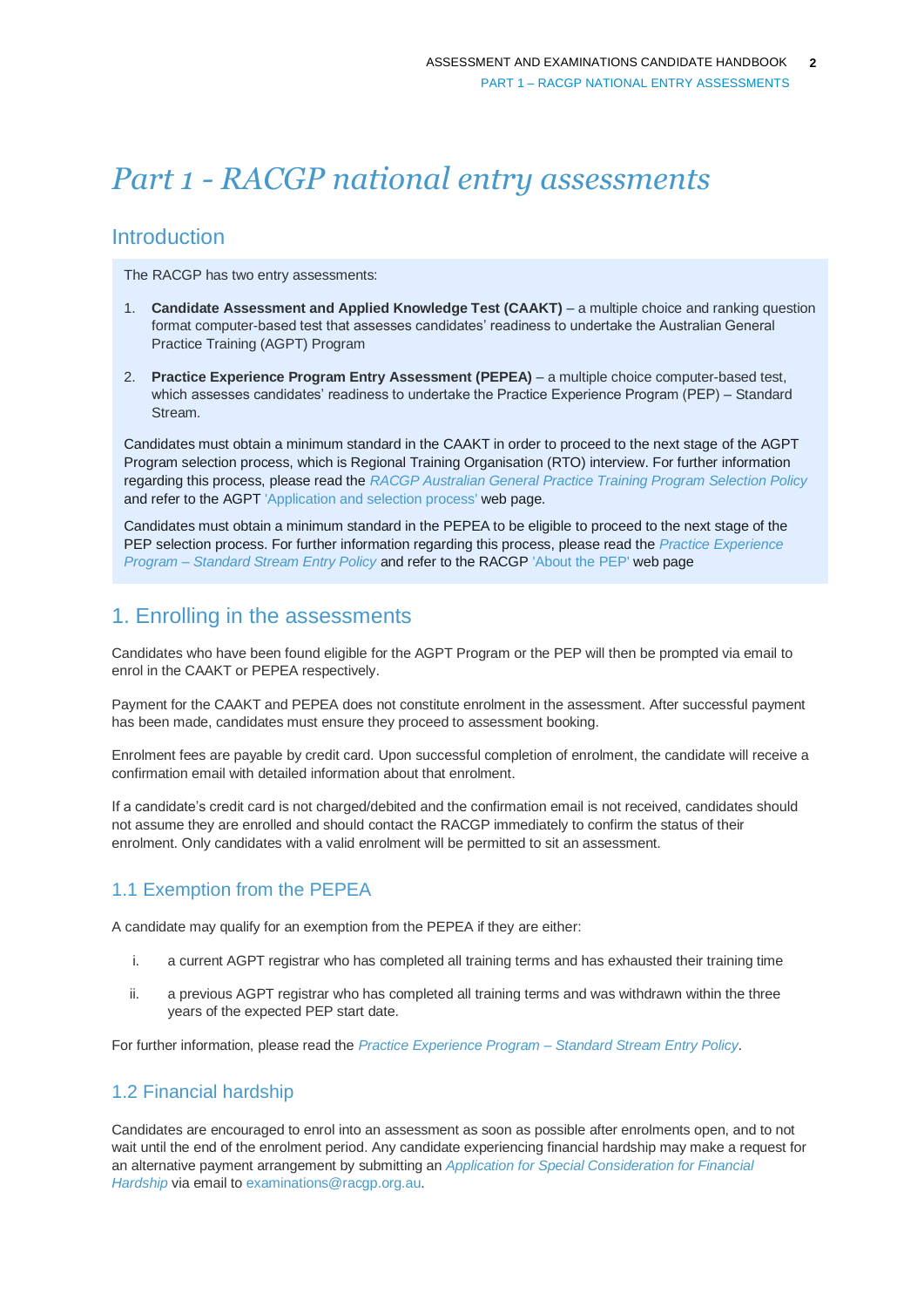#### 1.3 Venue Allocation

When candidates submit their enrolment, they are asked to select their preferred assessment venue location based on the available options. Candidates will receive confirmation of their scheduled test date, time and location upon completion of enrolment. Candidates should endeavour to select their preferred assessment venue as soon as possible as venue capacity is strictly limited.

If a candidate's address changes after enrolling, they must notify the RACGP as soon as possible.

All candidates are advised to carefully plan their travel to and from venues and consider the impact of fatigue and stress on safe travel. If appropriate to the situation, it is recommended that candidates consider overnight accommodation close to their allocated venue once this has been confirmed by the RACGP.

#### 1.4 Personal Information

The RACGP will collect and may distribute your personal information as deemed reasonably necessary. It may be necessary to disclose personal information to bodies such as the Commonwealth Department of Health, the Australian Health Practitioner Regulation Agency (AHPRA), Medicare, Training Organisations or other bodies.

Further information concerning the collection or distribution of personal information is available via the RACGP *[Privacy Policy](https://www.racgp.org.au/privacy-policy)*

## <span id="page-4-0"></span>2. Special Arrangements

Candidates affected by circumstances beyond their control may request special arrangements in the delivery of an assessment in which they are enrolled, by submitting a *[Special Arrangements Application Form](https://www.racgp.org.au/FSDEDEV/media/documents/RACGP/Policies/Fellowship/Fellowship%20forms/Special-Arrangements-Application-Form.pdf)*. Granted requests for special arrangements apply to the individual assessment/s to which the application relates. Special arrangements cannot be transferred to another assessment or semester; candidates are required to submit new applications for these.

For further guidance, please refer to the *[RACGP Assessments and Examinations Special Arrangements Policy,](https://www.racgp.org.au/education/registrars/fellowship-pathways/policy-framework/policies/special-arrangements)*  the *[RACGP Assessments and Examinations Special Arrangements Guidance Document,](https://www.racgp.org.au/education/registrars/fellowship-pathways/policy-framework/guidance-documents/racgp-examinations-special-arrangements)* and the *[Provisions and](https://www.racgp.org.au/education/registrars/fellowship-pathways/policy-framework/guidance-documents/provisions-and-procedures-for-nursing)  [procedures for nursing breaks during RACGP Assessments and Examinations.](https://www.racgp.org.au/education/registrars/fellowship-pathways/policy-framework/guidance-documents/provisions-and-procedures-for-nursing)*

## <span id="page-4-1"></span>3. Withdrawing from an assessment

The RACGP understands that candidates may need to withdraw from an assessment in which they are enrolled. To withdraw from an assessment, candidates must email [selection@racgp.org.au.](mailto:selection@racgp.org.au)

A candidate will be withdrawn from an assessment if they no longer meet the assessment eligibility requirements – for example, because they have lost their Australian medical registration. Candidates must disclose all changes to their medical registration including any restrictions, conditions, suspensions and/or undertakings on their practice to the RACGP. Failure to do so will be investigated in line with the *[Academic Misconduct Policy.](https://www.racgp.org.au/education/registrars/fellowship-pathways/policy-framework/policies/educational-misconduct)* Candidates must disclose changes to their medical registration via email to [education@racgp.org.au](file:///C:/Users/Isla.Mapleson/AppData/Local/Hewlett-Packard/HP%20TRIM/TEMP/HPTRIM.21464/education@racgp.org.au)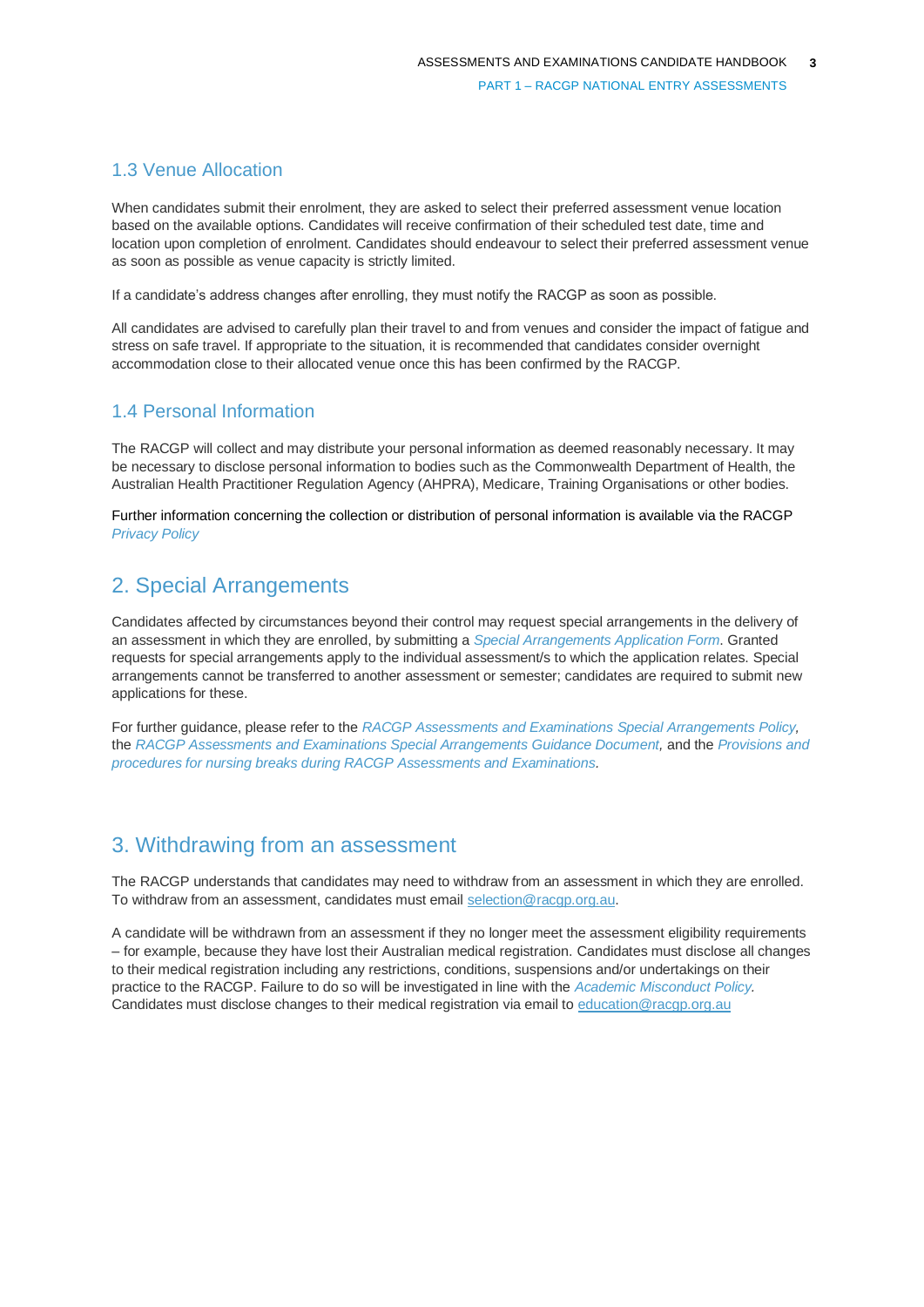### 3.1 Withdrawal fees

Enrolment fees cannot be transferred to a subsequent sitting of an assessment. Withdrawal fees may apply if a candidate withdraws from an assessment. Enrolment fees will be refunded according to the following schedule:

| Withdrawal fee schedule                                 |                         |
|---------------------------------------------------------|-------------------------|
| Date request for withdrawal is received                 | Fee refund              |
| At least 48 hours before the scheduled assessment date  | Full enrolment fee      |
| Less than 48 hours before the scheduled assessment date | Generally not available |

For withdrawals within the last 48 hours before the scheduled assessment date, a candidate may apply for a special exemption to the refund schedule above on the grounds on extenuating and unforeseen circumstances. The RACGP determines the special exemption application and refund amount on a case-by-case basis. Factors such as cost already incurred by the RACGP will be taken into consideration when determining this amount and for some applications a partial refund may be provided. A candidate may apply for special exemption by submitting the *[Special Exemption Application Form](https://www.racgp.org.au/FSDEDEV/media/documents/RACGP/Policies/Fellowship/Fellowship%20forms/special-exemption-application-form.pdf)* t[o education.appeals@racgp.org.au.](mailto:education.appeals@racgp.org.au)

Extenuating and unforeseen circumstances are considered on a case by case basis, but must relate to circumstances which were unforeseen, outside the candidate's control and which can be shown to have a direct and significant impact on the candidate's ability to sit the scheduled assessment, including:

- i. ill-health (other than minor illnesses) with valid certificates:
- ii. carer's leave with valid certificates;
- iii. bereavement;
- iv. acute adverse life circumstances
- v. hospitalisation;
- vi. Australian Defence Force deployment leave;
- vii. Other circumstances involving significant changes to a participant's circumstances.

## <span id="page-5-0"></span>4. Sitting the assessments

#### 4.1 Presumption of fitness to sit

Candidates who present at an assessment are presumed fit to sit the assessment. Marks are based solely on the performance of the candidate in the assessment, and cannot be changed based on personal circumstances surrounding the assessment.

If a candidate is unwell, or faces any other extenuating and unforeseen circumstances that prevent them from presenting to an assessment or from performing in an assessment to the best of their ability, they must notify the RACGP via email t[o selection@racgp.org.au](mailto:selection@racgp.org.au) as soon as possible to discuss late withdrawal options available to them.

If a candidate suddenly becomes ill during an assessment, they must notify exam staff immediately to discuss options available to them.

**Note:** Presumption of fitness to sit applies to **all** candidates, regardless of any approved applications for special arrangements within an assessment sitting.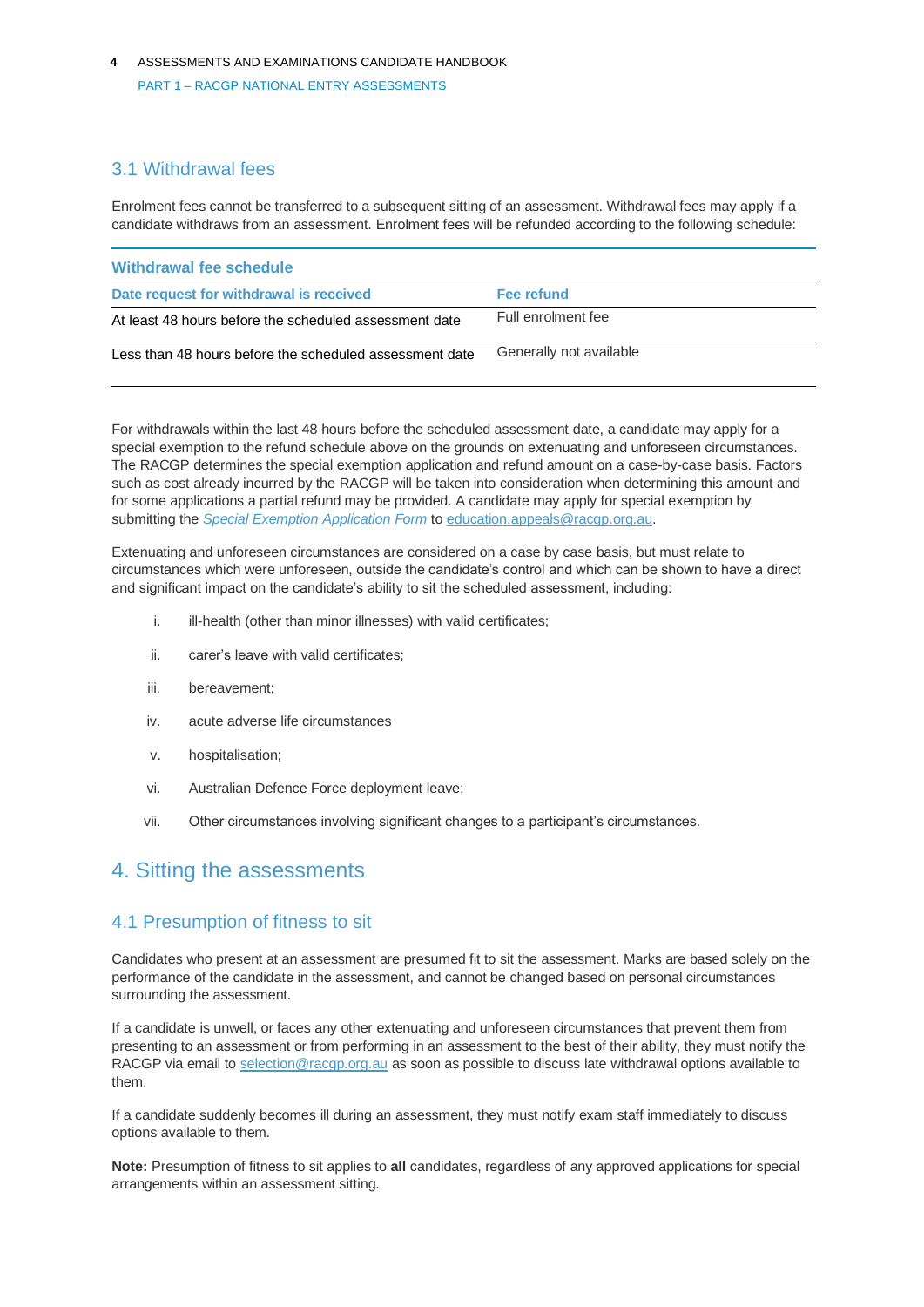#### 4.2 Presenting for an assessment

On the day of the assessment, it is important that candidates adhere to the following rules to ensure that delivery of the assessment runs smoothly, that no candidates are disadvantaged, and to protect the integrity of the assessment environment. Carefully read the information and ensure you understand what is expected of you. If you require any clarification, please contact the RACGP.

- 1. **Registration:** It is recommended that candidates present for the assessment 30 minutes prior to the scheduled assessment commencement time. Candidates who present for the assessment up to 15 minutes late will be permitted to sit the assessment but they will not be given any additional assessment time. Candidates who are more than 15 minutes late will not be permitted to sit the assessment and their attempt will be forfeited.
- 2. Candidates must present primary current proof of identity to assessment staff when presenting for the assessment. A primary proof of identity should be an original document and include a photograph. Accepted forms of proof of identity include:
	- a. current Australian or foreign passport
	- b. current Australian driver's license (with photograph)
	- c. proof of age or identity card issued by an Australian state or territory
	- d. current Australian student identity card (with photograph)
	- e. any other current Australian entitlement or identity card, issued by the Australian Government or a state or territory government, that includes a photograph of the candidate.

If a candidate's proof of identity is in a different name to the name registered with the RACGP, contact selection@racgp.org.au at least 48 hours in advance of the assessment date. Candidates will be required to provide evidence to support their name discrepancy, and this must be approved prior to the assessment day.

3. **No items are permitted in the assessment**. Candidates must present all mobile phones and other personal belongings at the point of registration. These personal belongings will be securely stored by staff until the assessment concludes and candidates are released from the assessment and/or any designated quarantine areas.

Candidates may be asked to pat themselves down (eg along the arms, legs and waistline) to show that there is nothing hidden on their body. Candidates may also be asked to empty any clothing pockets for the purposes of allowing staff to verify that nothing is in them. Failure to comply with these requests will be investigated in line with the *[Academic Misconduct Policy](https://www.racgp.org.au/education/registrars/fellowship-pathways/policy-framework/policies/educational-misconduct)*.

#### 4.3 Note taking during the assessments

Candidates will be provided with appropriate materials to take notes during the assessment and must leave all of these in the assessment room after completing the assessment.

Candidates who fail to comply with these rules will be investigated in line with the *[Academic Misconduct Policy.](https://www.racgp.org.au/education/registrars/fellowship-pathways/policy-framework/policies/educational-misconduct)*

#### 4.4 Assessment conduct

Candidates must obey all written instructions on assessment materials or verbal instructions given by assessment staff.

During an assessment, candidates must not:

- smoke in the venue
- disturb any other candidate (eg mumbling, talking)
- communicate with or help any other candidate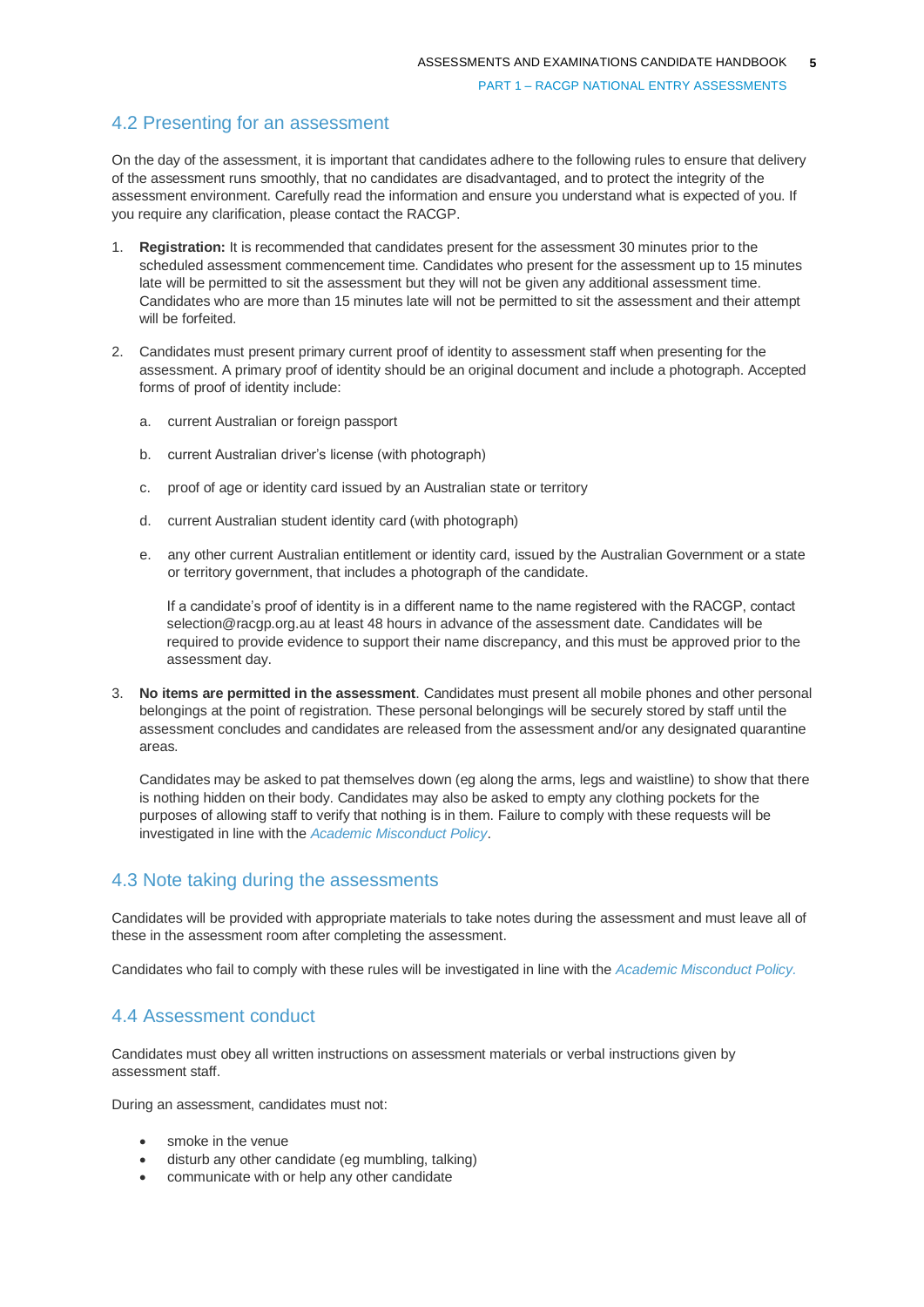#### ASSESSMENTS AND EXAMINATIONS CANDIDATE HANDBOOK **6**

#### PART 1 – RACGP NATIONAL ENTRY ASSESSMENTS

- accept assistance from any other candidate
- look at another candidate's computer screen or exam paper for any purpose
- permit any other candidate to read or copy from their computer screen or exam paper
- disturb the assessment proceedings in any other way.

#### 4.5 Assessment confidentiality

All RACGP assessment materials are confidential. Candidates are required to maintain assessment confidentiality, and to not disclose confidential information, including details of assessment questions and cases even after sitting the assessment and the release of results.

By enrolling in an assessment, candidates agree to the following rules:

- To not disclose confidential RACGP assessment material with any peers, colleagues, external groups, companies or entities
- To not disclose confidential RACGP assessment material on any social media platform

Any breach of these rules will be handled as per the *[Academic Misconduct Policy.](https://www.racgp.org.au/education/registrars/fellowship-pathways/policy-framework/policies/educational-misconduct)*

## <span id="page-7-0"></span>5. Incidents

While every effort is made to ensure all assessments run smoothly and without incident, circumstances beyond the control of the RACGP may occasionally arise.

If a candidate has encountered an incident during the assessment that they believe has had a significant effect upon their performance in the assessment, they are encouraged to advise assessment staff at the venue, or to notify the RACGP via email t[o selection@racgp.org.au](mailto:selection@racgp.org.au) within two business days of the assessment. Any incident reported after the deadline of two business days will not be considered.

### 5.1 Issues that are not considered incidents

Candidates may encounter events during an assessment that are not considered incidents caused by RACGP procedural or administrative error, and candidates will not be compensated for the occurrence of these events. Examples include, but are not limited to, the following:

- Staff or other assessment candidate sneezed or coughed during the assessment
- Staff accent
- Known disturbance that caused pause during the assessment
- Not reading case instructions/details properly and missing vital information
- Technical issues (eg computer glitches) that occurred before the commencement of the assessment

#### 5.2 Compensation

All incidents are investigated and the impact on a candidate's performance is considered by the Council of Censors (or delegate) prior to the release of results. If it is determined that an incident occurred due to RACGP procedural or administrative error and the candidate does not pass the assessment, the candidate may be compensated in the form of a reduced enrolment fee for the next assessment (same segment). Compensation cannot extend to the re-marking of an asssessment or an adjustment to results.

## <span id="page-7-1"></span>6. Post-assessment

#### 6.1 Reconsideration

Candidates who believe that an incorrect decision has been made in relation to their assessment may apply for a reconsideration of that decision. An application for reconsideration must be submitted to the RACGP within ten national office business days of the applicant being notified of the original decision. For further guidance, please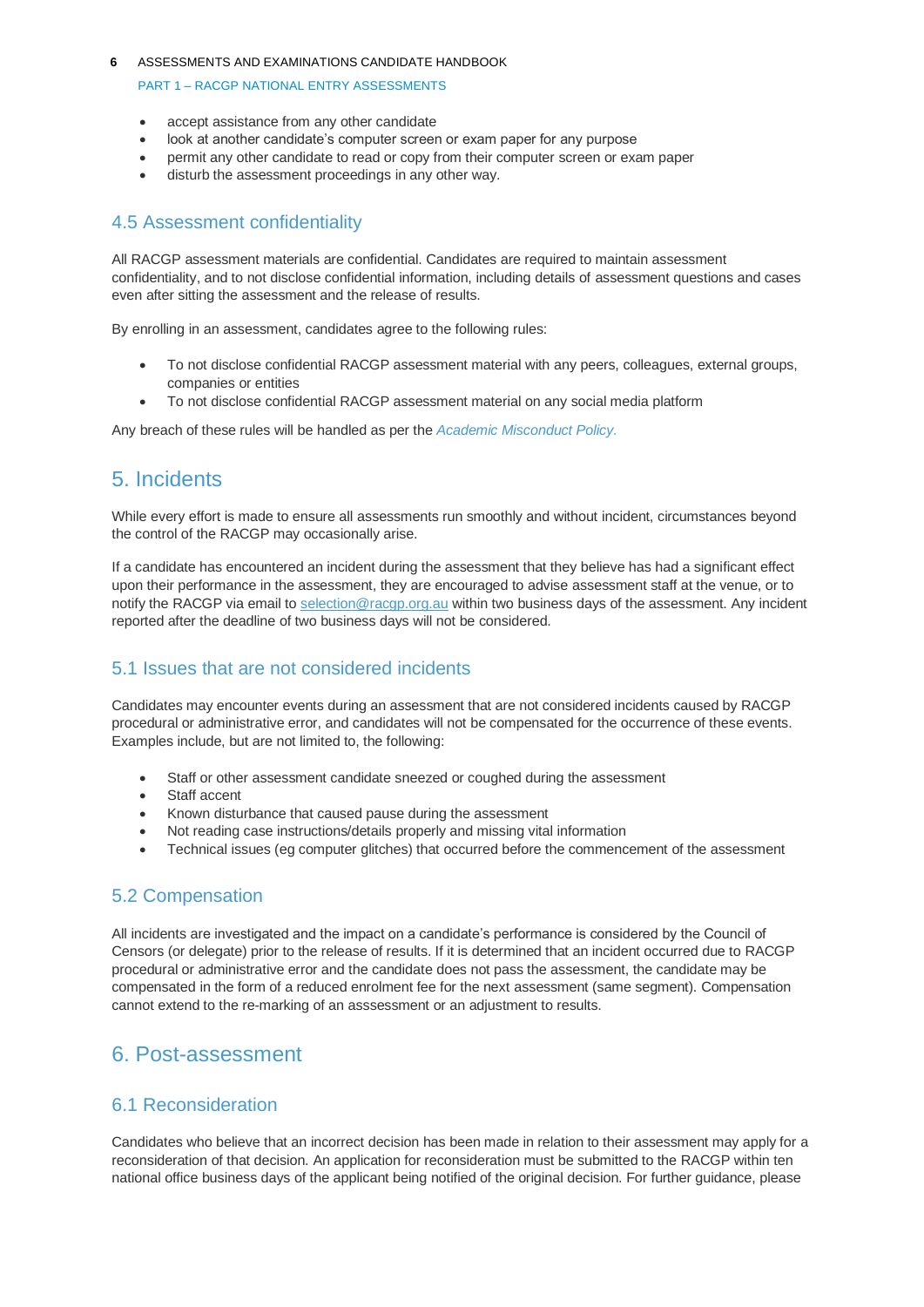PART 1 – RACGP NATIONAL ENTRY ASSESSMENTS

refer to the *[RACGP Reconsiderations and Appeals Policy](https://www.racgp.org.au/education/registrars/fellowship-pathways/policy-framework/policies/reconsiderations-and-appeals)* and the *[RACGP Reconsiderations and Appeals](https://www.racgp.org.au/education/registrars/fellowship-pathways/policy-framework/guidance-documents/reconsiderations-and-appeals)  [Guidance Document.](https://www.racgp.org.au/education/registrars/fellowship-pathways/policy-framework/guidance-documents/reconsiderations-and-appeals)*

Candidates should note that an investigation will be undertaken to ensure all assessment marking and quality assurance steps were correctly executed. This investigation does not extend to the recalculation of results or performance reassessment in any circumstances.

### 6.2 Surveys

From time to time, the RACGP will issue an online survey to candidates. The purpose of these surveys is to inform and guide the continued improvement of future RACGP assessment candidate experiences.

The survey is not the forum to report an incident that occurred during an assessment. If an incident has occurred, please report this immediately following the assessment concluding. All incident reports must be received within two business days following the conclusion of the assessment. Refer to 'Part 1 Section 5: Incidents'.